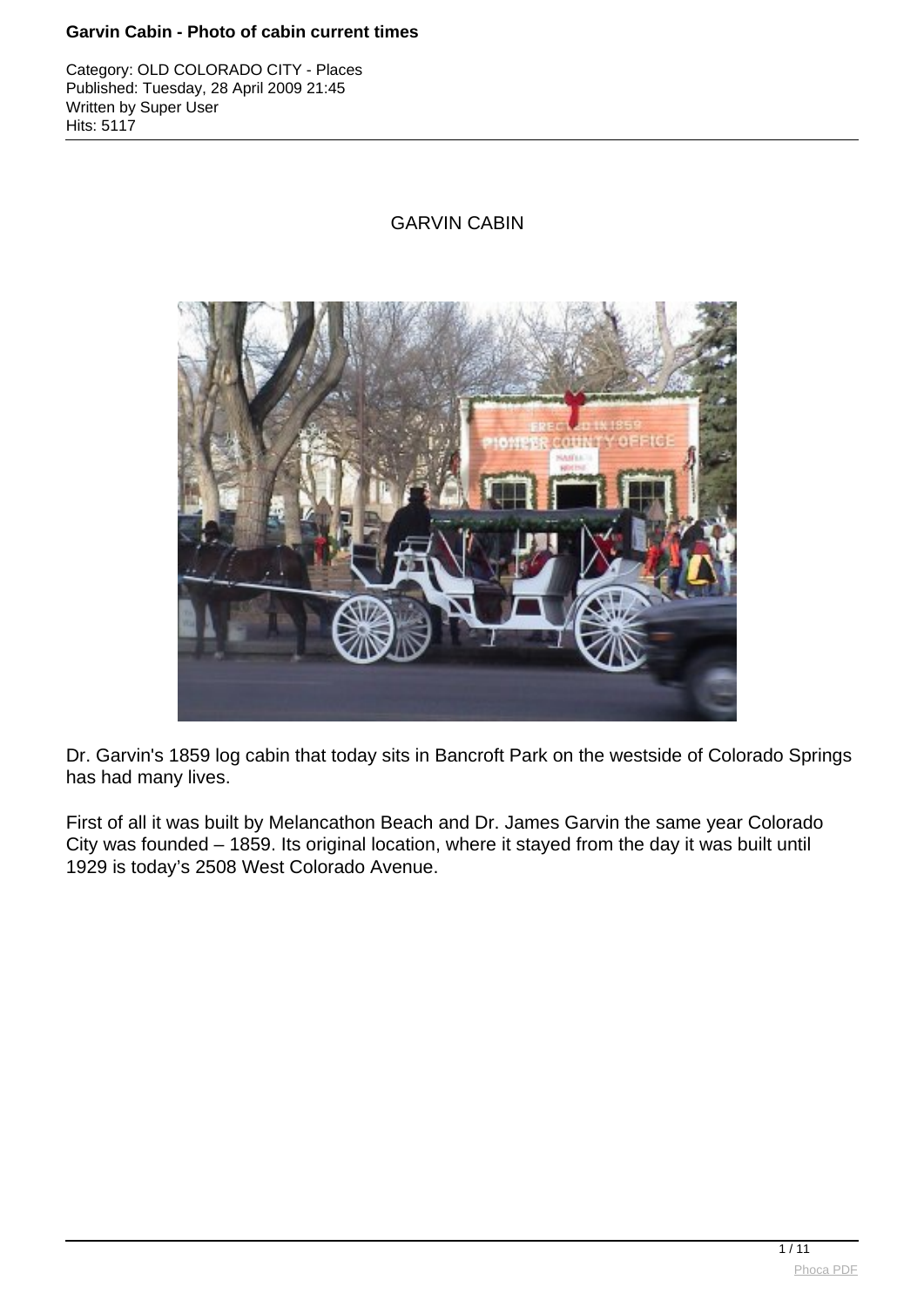Category: OLD COLORADO CITY - Places Published: Tuesday, 28 April 2009 21:45 Written by Super User Hits: 5117



Original Location of Cabin from Rear



Original location, from front on Colorado Avenue circa 1910

Garvin one of the first, if not the very first, doctors in Colorado Territory, used that cabin for his doctor's office, a drug store, base for doctoring in the mining camps, and his living quarters.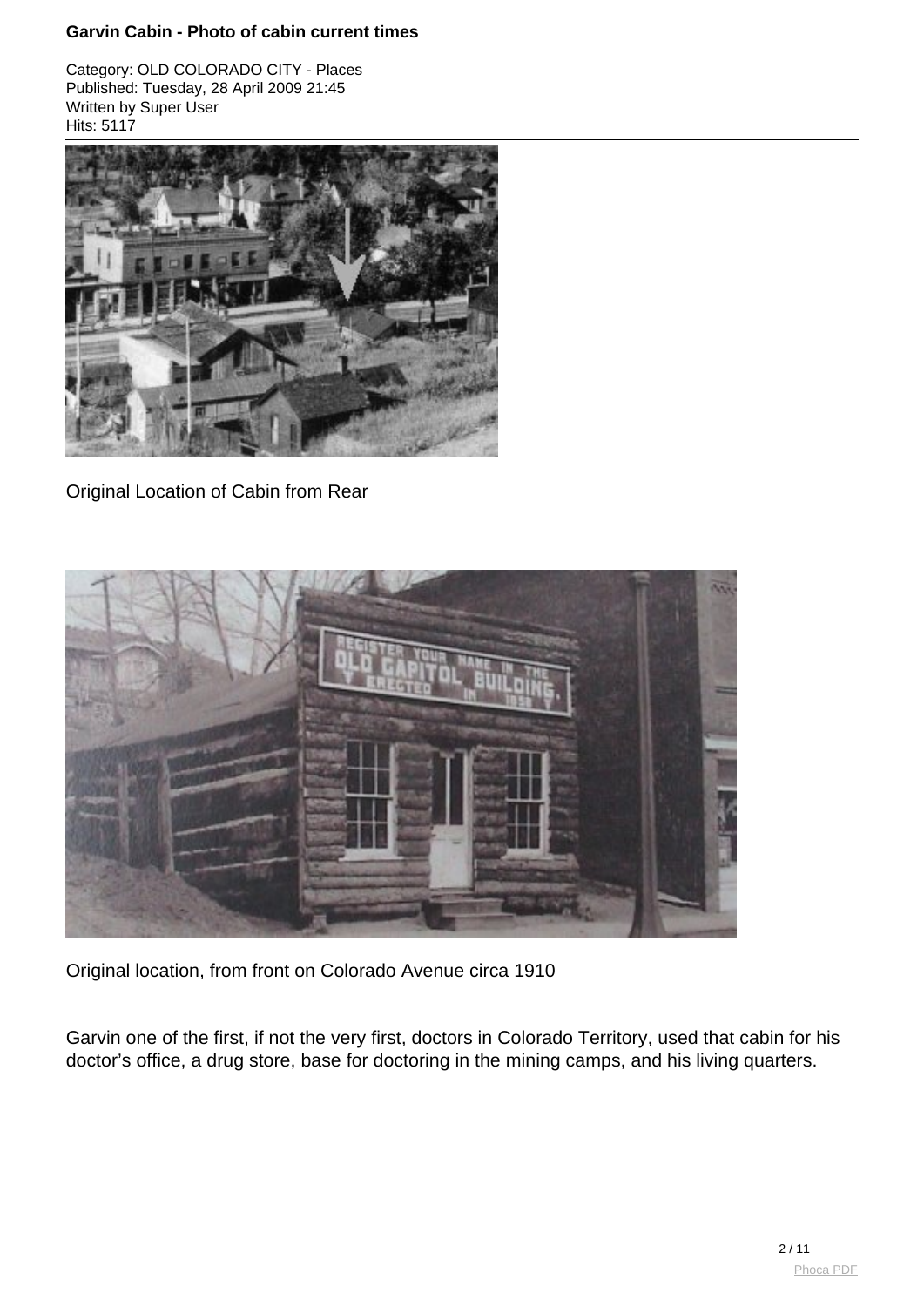Category: OLD COLORADO CITY - Places Published: Tuesday, 28 April 2009 21:45 Written by Super User Hits: 5117

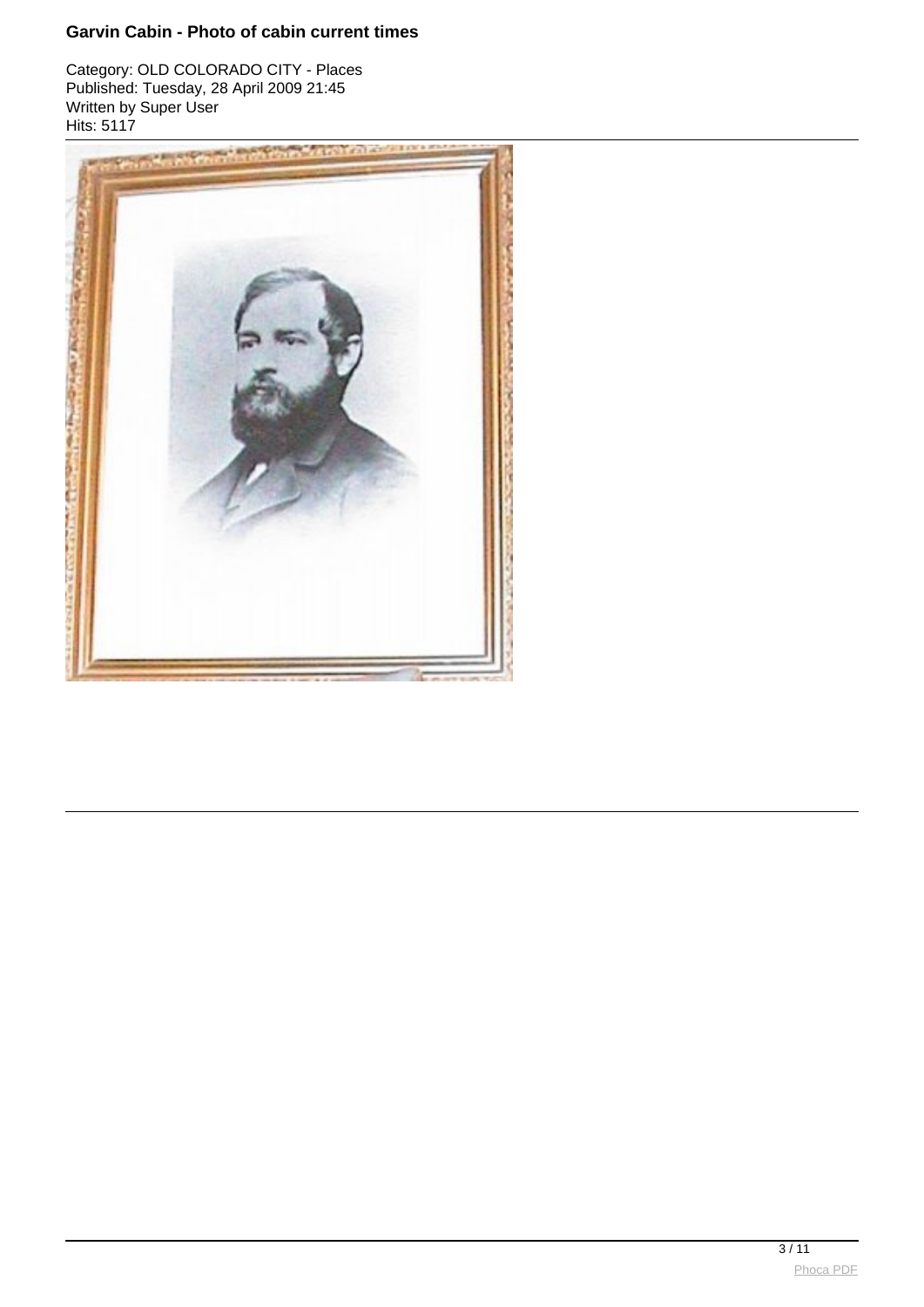Category: OLD COLORADO CITY - Places Published: Tuesday, 28 April 2009 21:45 Written by Super User Hits: 5117



Dr Garvin Portrait 1880s His great, great, great grandchildren 2008

The solidly built 20 by 30 foot cabin, was made from Douglas Fir and Ponderosa Pine cut and hauled from the Broadmoor Mesa area. It had a fine commercial building false front, a front door with two flanking windows, and a side door. The cabin was built right into the hillside that came down toward Colorado Avenue.

Nine members of the newly elected Colorado Territorial 'Council' – or Senate – caucused in the Garvin's Cabin during their time in 1862 while Colorado City was designated the Capitol. That gave rise to the claim that log cabin was the 'first' Colorado Capital. Its claim is as good any other.

Garvin went back home to Illinois in 1866. We heard nothing more about him until his great granddaughter contacted us after seeing our History Center web site, and filled in what he did later. She provided us a good portrait of him that now hangs in the cabin." Garvin's great, great grandchildren saw the cabin for the first time in 2007.

In 1868 after Arapahoe Indians attacked settlers and the young Robbin's boys – 8 and 12 – were killed in the Shooks Run area, and 17 year old Charlie Everhart was killed, all three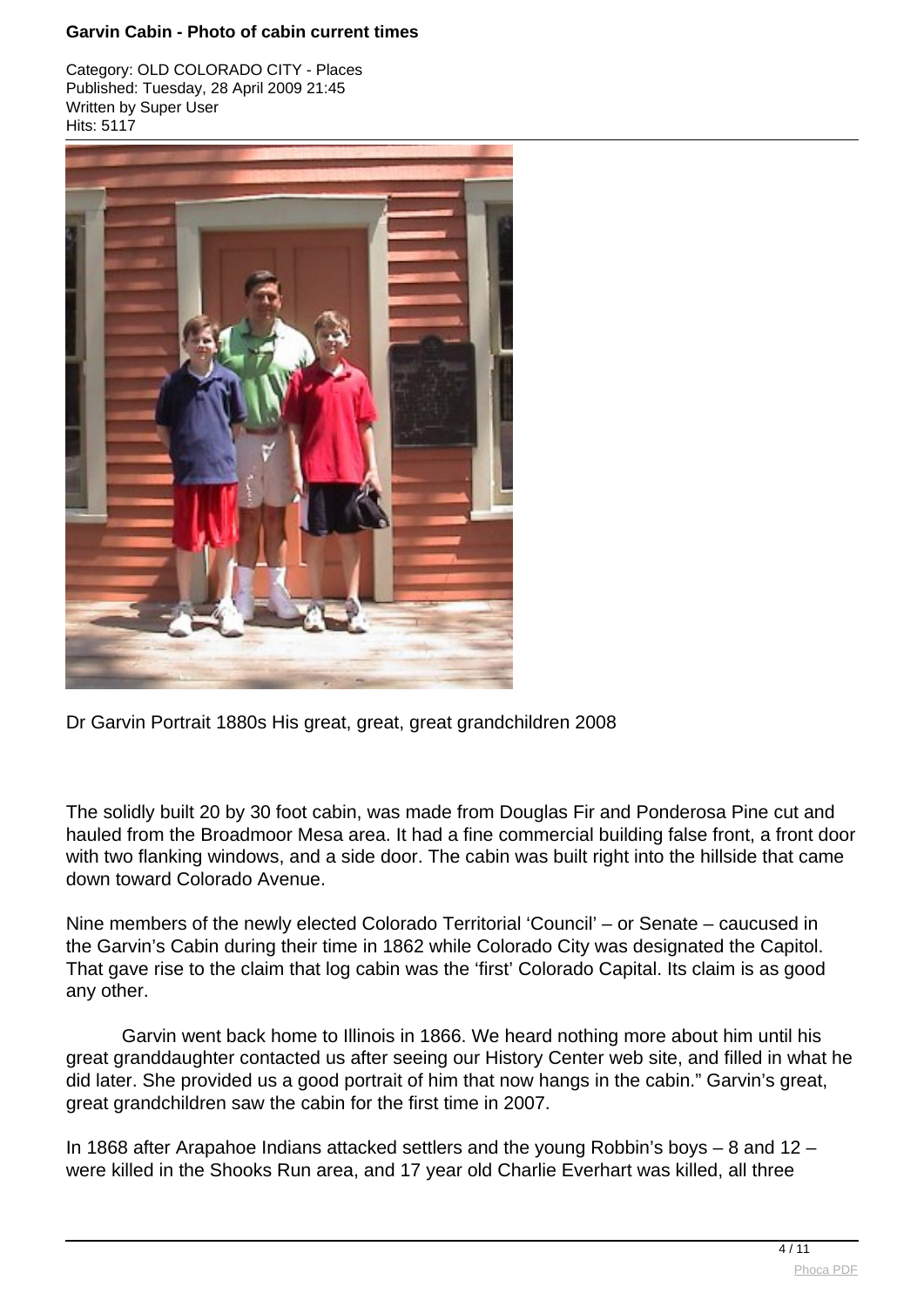Category: OLD COLORADO CITY - Places Published: Tuesday, 28 April 2009 21:45 Written by Super User Hits: 5117

scalped and mutilated bodies were laid out in the Cabin, which made it a temporary morgue.



In 1868 also Irving Howbert, having been elected El Paso County Clerk and Recorder asked the County Commissioners to rent the Cabin as the County Courthouse. He complained that his current office was so cold the ink froze, and he couldn't work. They agreed. Until 1871 the Cabin was a busy, and cozy, county office building. It even sported the first telegraph instrument in all El Paso County, connected it to Denver.

When General Palmer first arrived in 1869, he went into that Cabin, saw that Howbert was a bright young man who knew who owned all the property in the County. He used Howbert as the front man to buy up the land that became two years later, Colorado Springs. Palmer also had to bring his own telegrapher with him, because Irving did not have the skill to send morse code, even though, being a very early instrument that could print out the dots and dashes on a paper strip, he could decode those and write down the messages.



The Cabin was very busy after people started arriving in Colorado Springs and had business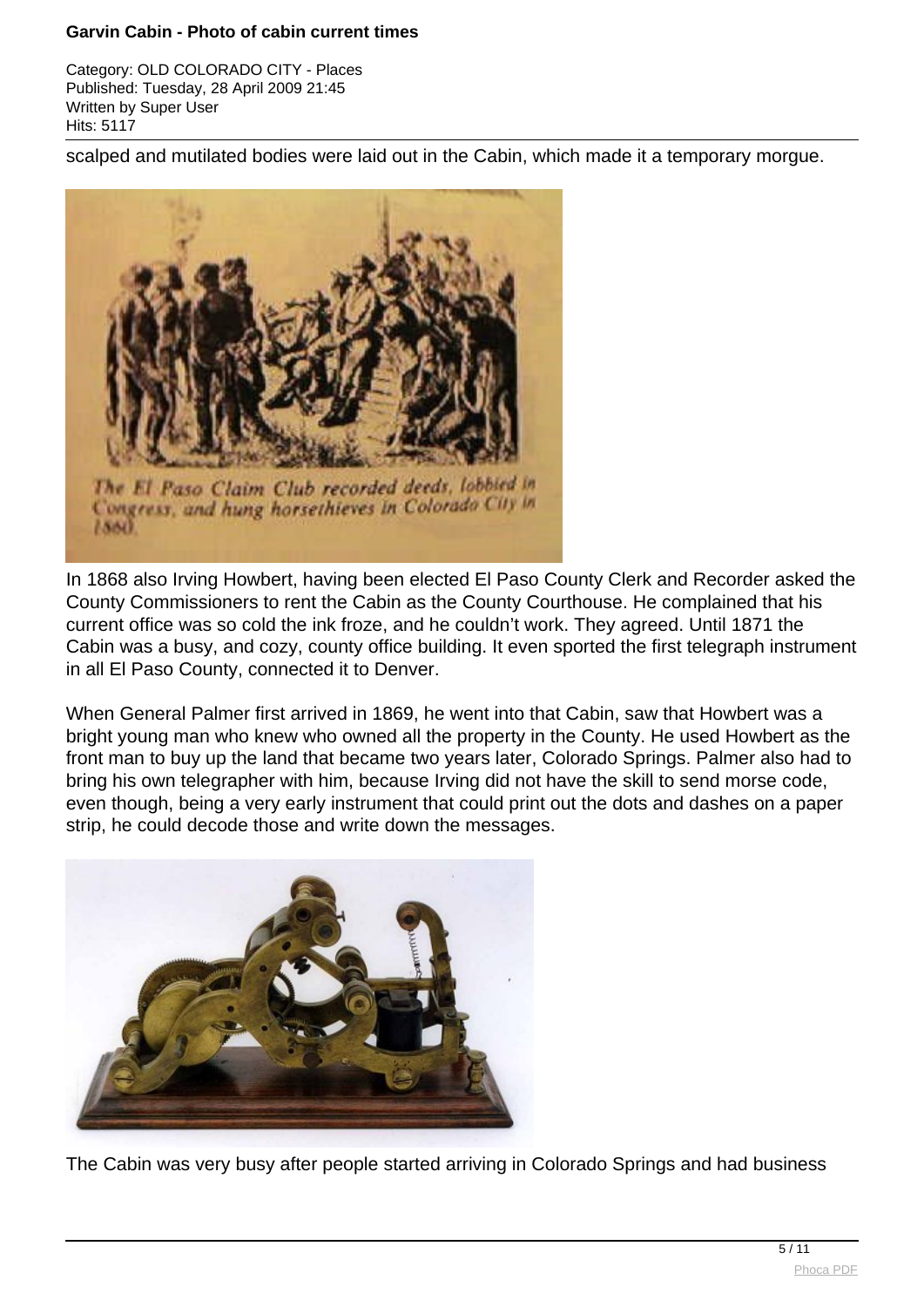Category: OLD COLORADO CITY - Places Published: Tuesday, 28 April 2009 21:45 Written by Super User Hits: 5117

with the County. By 1872 Colorado Springs decided tried to take the County Seat away from Colorado City, by election. The first vote failed, but the alarmed Commissioners, seeing the handwriting on the wall, hastily built a new two story 'Court House' in what was named 'Courthouse Square' which is now Bancroft Park and vacated the cabin. They were in such a hurry they forgot to build an out house! Colorado Springs suceeded in 1873.

The 'Garvin' Cabin reverted to just being a low rent place with a stone fireplace where a series of families lived.

In the 1880's Sam Wah turned the cabin into 'Sam Wah's Chinese Laundry. It also was an opium den which got him into trouble with the town Marshal. That use lasted until 1913 when Colorado City voted dry and all the saloons and sporting houses shut down. It stood vacant for many years.



In 1924 it housed a company making and selling 'Capitol Crispettes." In 1925 a Mrs Ida Hendee, with a big sign on the false front announcing it as the 'First Territorial Capital' turned it into a tourist attraction.

But by 1926 it was in danger of being torn down to make room for another structure. Thayer Tutt Jr who had been told by his father since he was young that the cabin was "The most important building in all El Paso County" bought it in 1927 for \$40. He had it moved and placed on the Broadmoor Golf Course as a historical decoration! They put garden hoses in it. I remember seeing it there in a copse of trees between the  $18<sup>th</sup>$  and  $19<sup>th</sup>$  greens, when I was a boy caddying for my uncle, in 1934.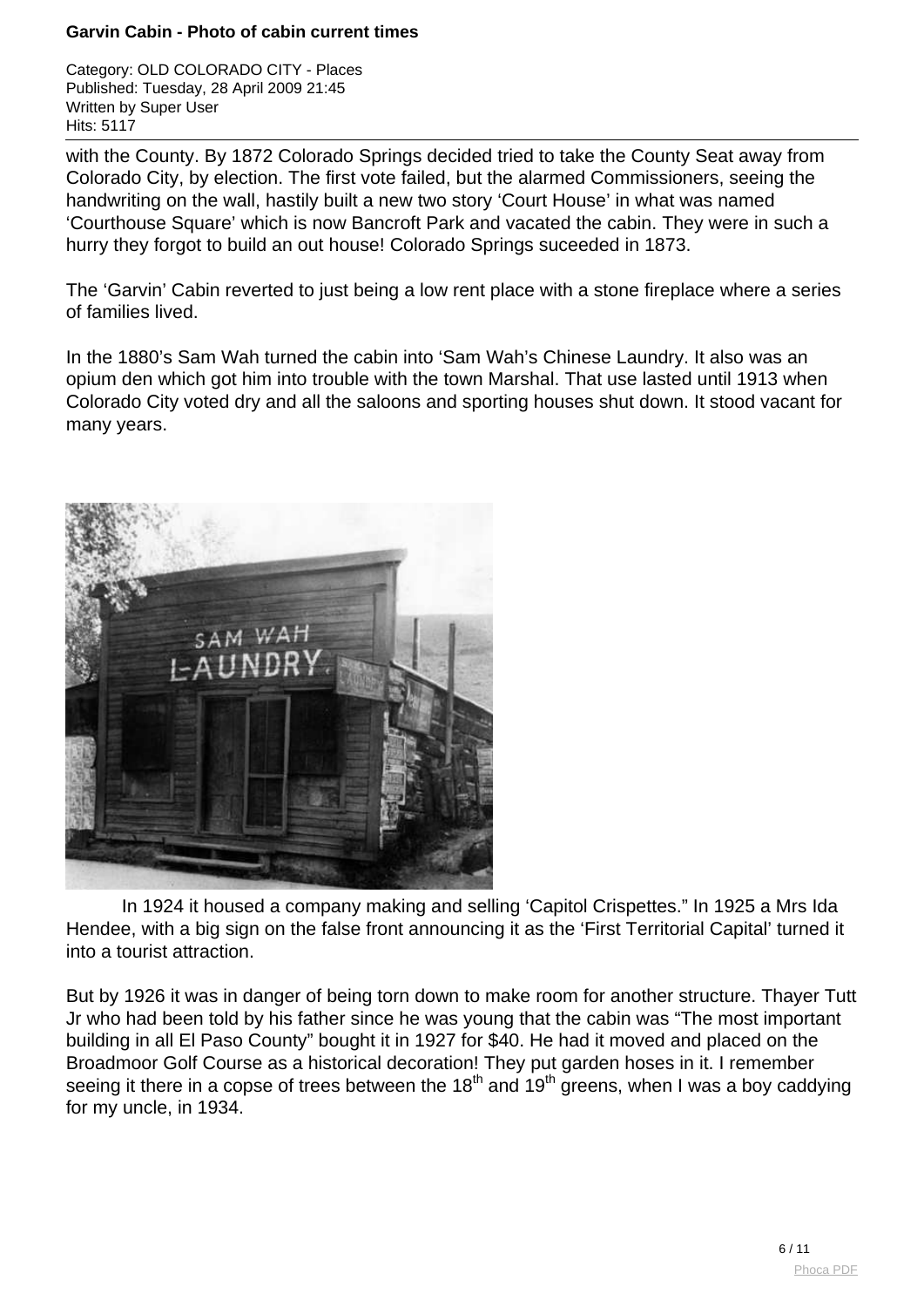Category: OLD COLORADO CITY - Places Published: Tuesday, 28 April 2009 21:45 Written by Super User Hits: 5117



Then came the 1959 'Rush to the Rockies' Centennial, centered on Denver. The Broadmoor gave the Cabin to the State Historical Society. Local men such as Kenny Englert and George Cross, with Labor Union volunteer help, moved the Cabin, intact, on a flat bed trailer to [Denver,](http://www.phoca.cz/phocapdf) where it sat on the grass below the State Capitol right on Broadway. It was staffed as a tourist information center during the Centennial celebration year. But the 1960 Legislature refused to fund the one person who would staff the Cabin. Others thought the scruffy small log thing marred the elegance of the State Capitol Grounds. So the state gave it to the Pikes Peak Historical Society for return to its place of origin.

In April 1961, the local Historical Society men arranged for the Cabin to be brought back with fanfare - a police parade through downtown Denver and be donated to the City of Colorado Springs, placing it in Bancroft Park, where it rests today, its third and final location.



On the State Capital Grounds - 1959-1961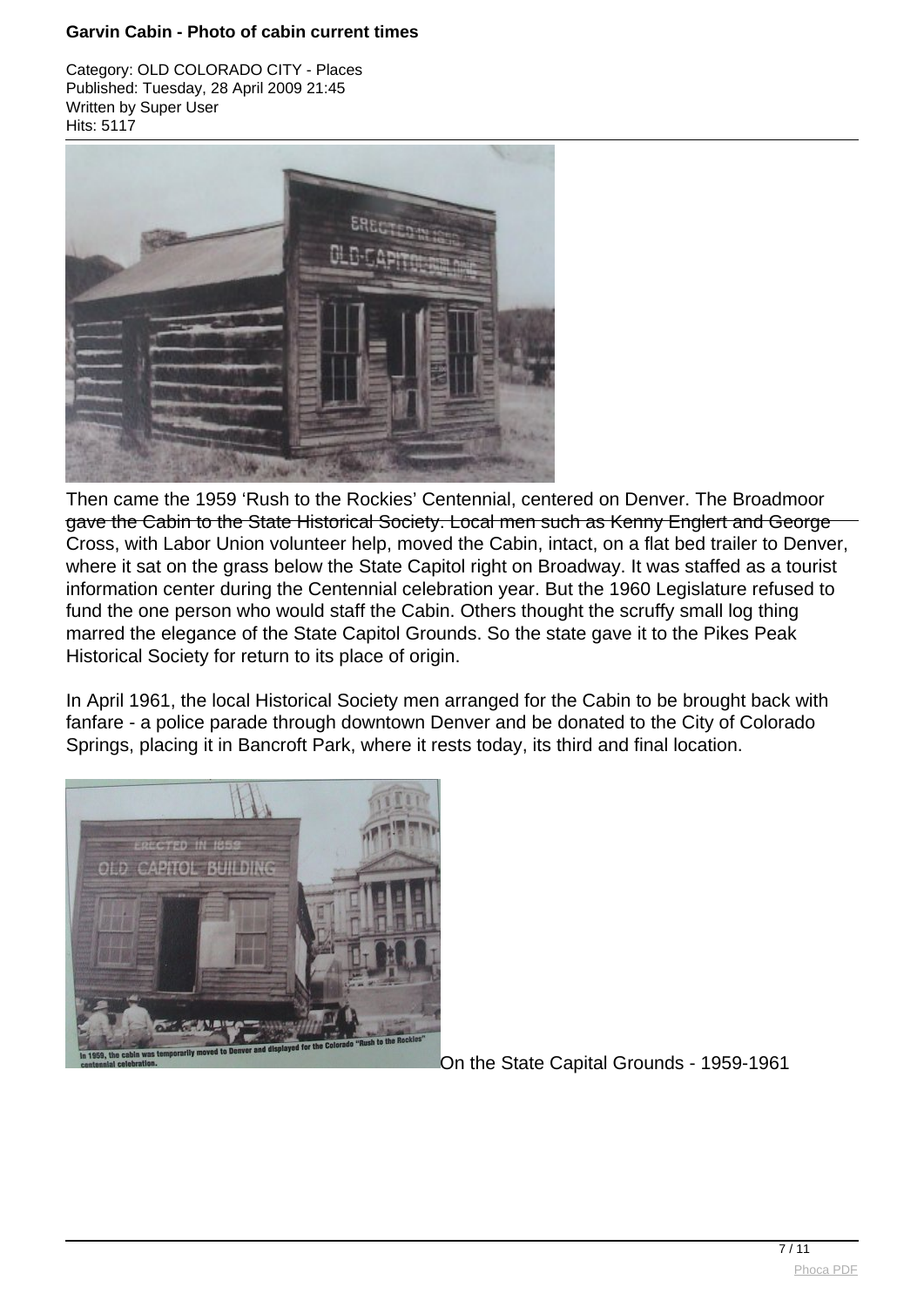Category: OLD COLORADO CITY - Places Published: Tuesday, 28 April 2009 21:45 Written by Super User Hits: 5117



For 15 years it just sat there in run down Bancroft park, deteriorating and neglected even by the city. Dave Hughes as the Chairman of the Pikes Peak or Bust by '76 Centennial committee persuaded Thayer Tutt through El Pomar, to pay for needed repairs. That was done in 1977 at a cost of \$7, 590. The city then fixed up the park. The 1859 Garvin Cabin thus became an integral part of the Historic Restoration of Old Colorado City.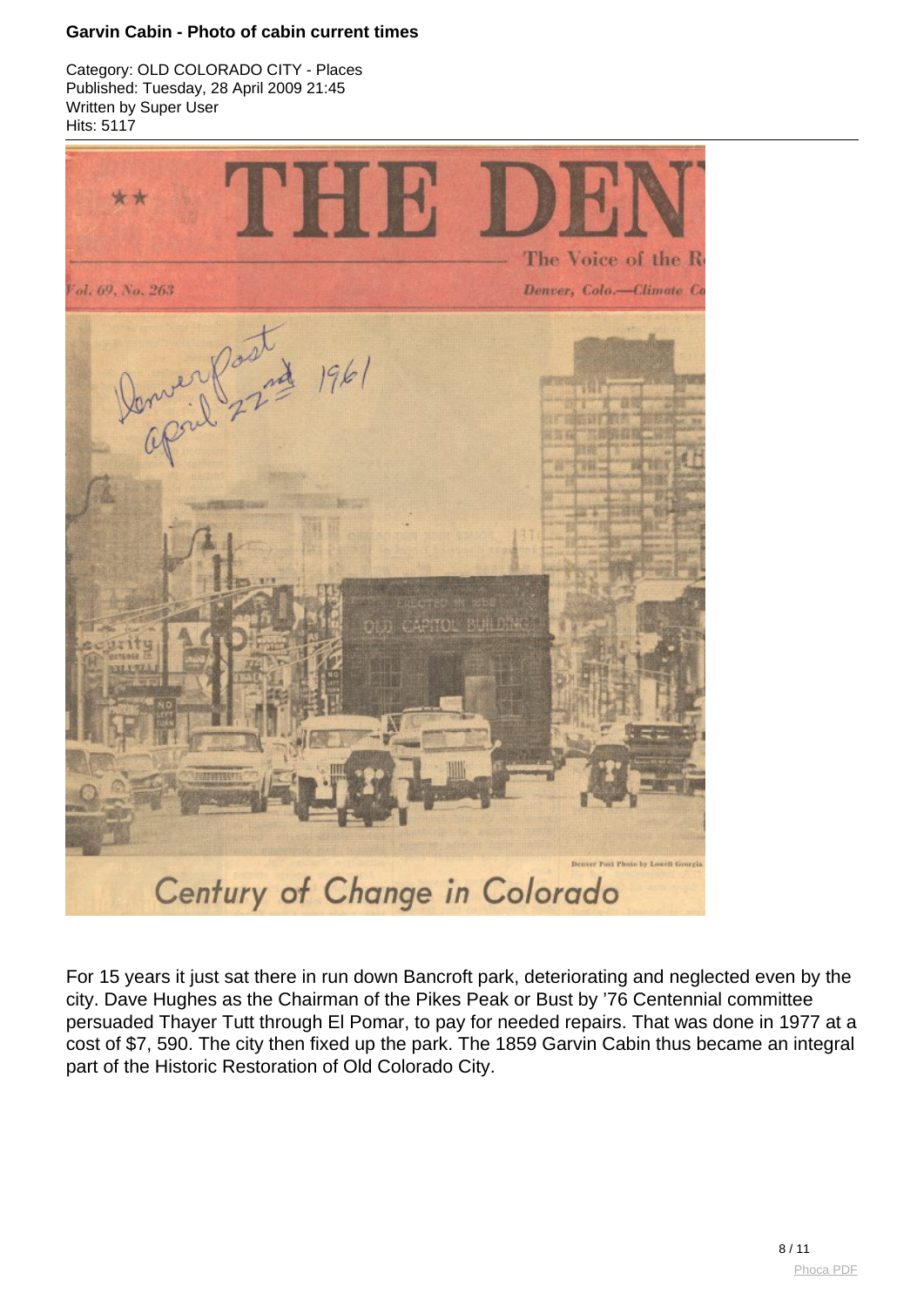Category: OLD COLORADO CITY - Places Published: Tuesday, 28 April 2009 21:45 Written by Super User Hits: 5117



Plaque Inside

For the next 25 years the Garvin Cabin was intermittently open and displayed, especially during Annual Territory Days and at Christmas when Santa sat inside and children were photographed by the Business Association. It took a beating from such use. Water splashing on the lo[wer logs](http://www.phoca.cz/phocapdf) from the flagstones caused more deterioration.

The City begged off for budgetery reasons to repair it, and refused to ask for a State Historical Fund grant, because the Tabor Amendment would not permit the city accepting a grant without lowering their own city funds the same amount.

So the Old Colorado City Historical Society came to the rescue. It became the grant applicant and administrator, to whom the Tabor government rules did not apply. The City provided a 25% dollar match however, and the city owned cabin was rehabbed extensively once again – for \$91,290. The whole cabin had to be lifted and set aside during extensive repairs. It should last for another 50 years.

The bottom original 1859 logs that had to be replaced were saved by the History Society. They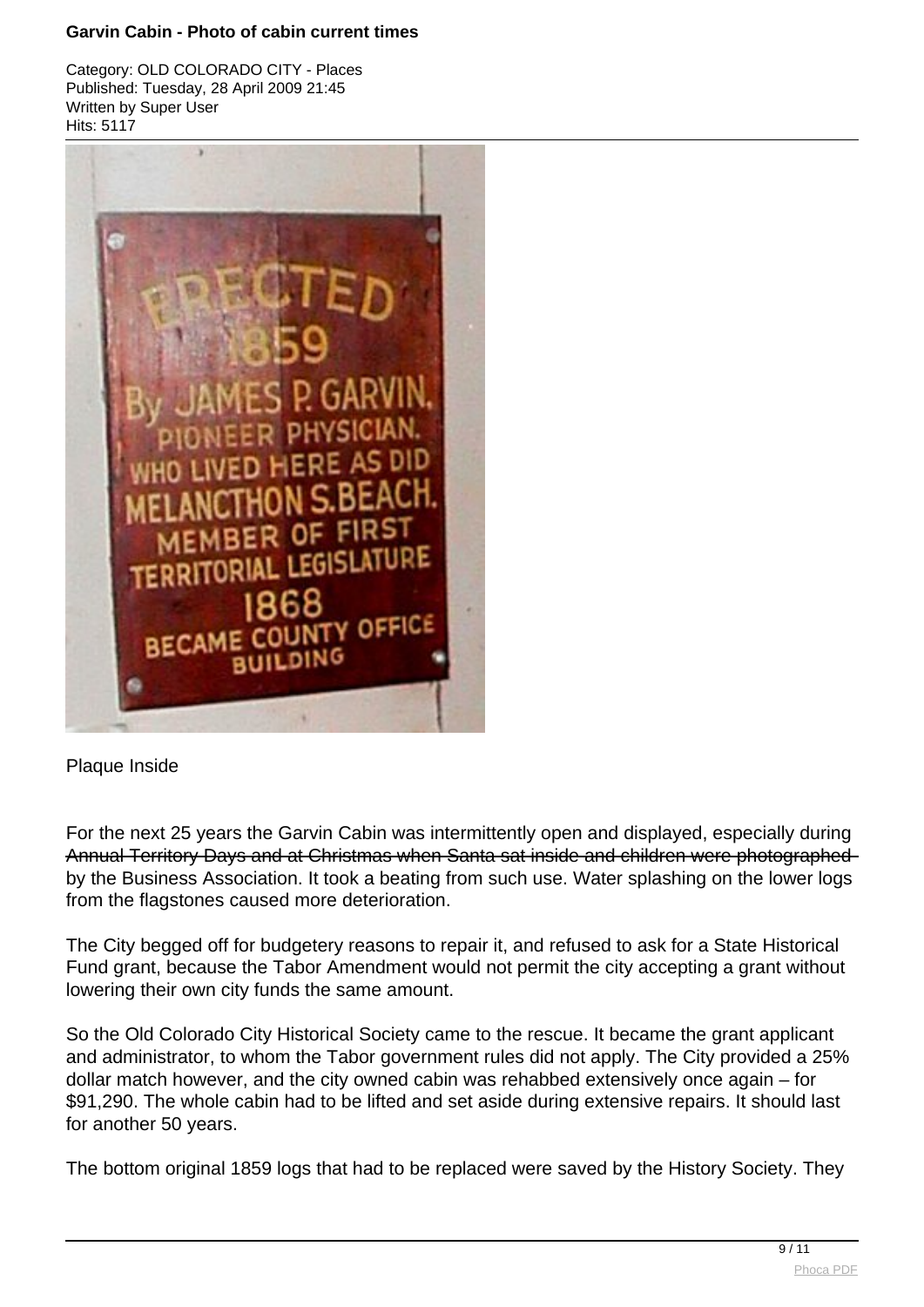Category: OLD COLORADO CITY - Places Published: Tuesday, 28 April 2009 21:45 Written by Super User Hits: 5117

have been sliced, polished, engraved, numbered and certified. And they are sold for \$25 each as Colorado City historical memorabilia.



So the 1859 Cabin of many lives, kicked around politically, with old time furnishings inside, open on occasion, still works its log cabin magic on the minds of visitors who can better visualize how and where people lived in the Rocky Mountains long ago.



Great, great, great niece of Melanchon Beach, town founder and builder of cabin with Garvin. About 2003. She unlocked the secret of where his tongue twister of a first name came from - "Oh that's easy she said. His mother was German, and named him after a disciple of Martin